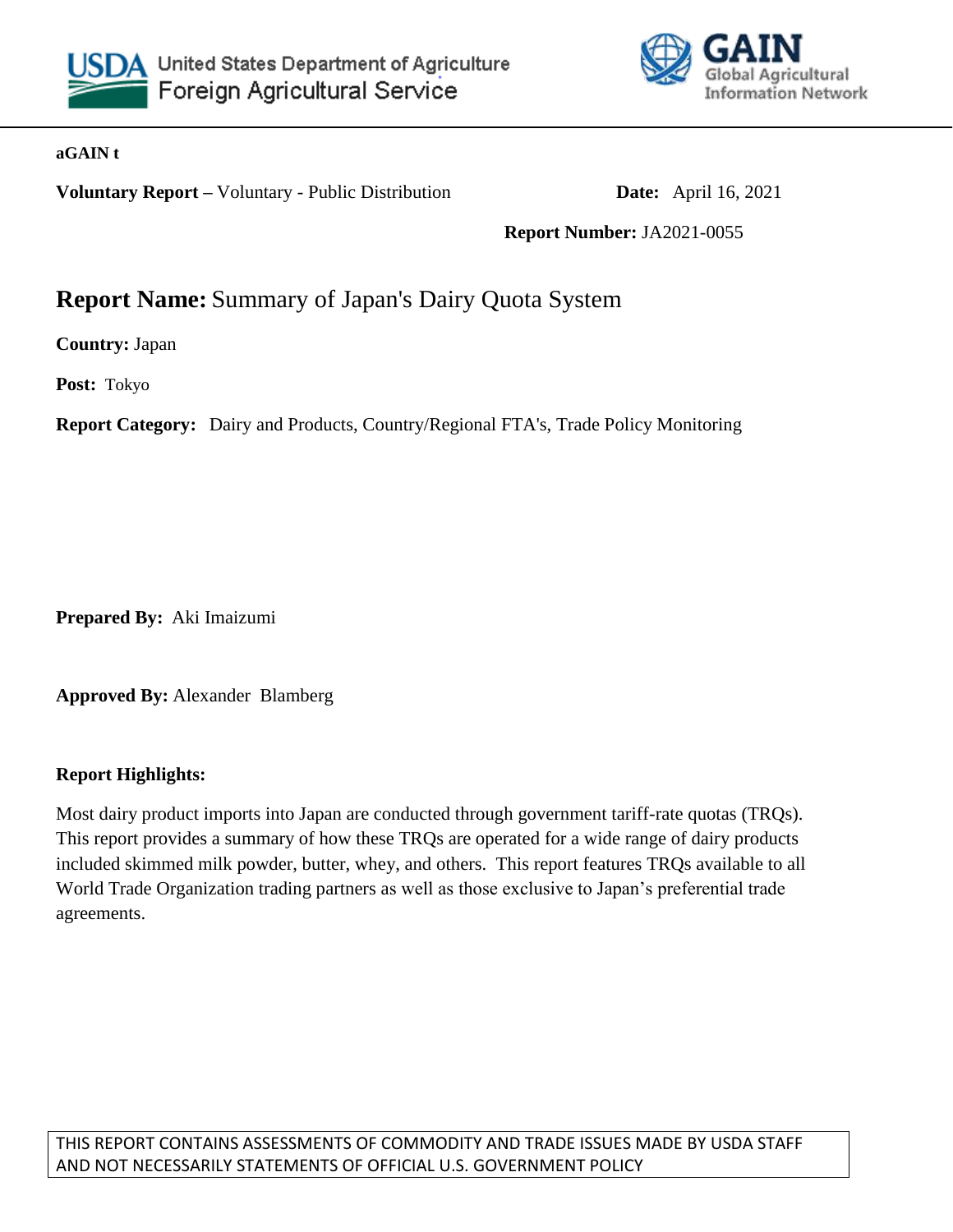#### **Background**

As a result of the Uruguay Round negotiations in 1995, Japan eliminated quantitative restrictions on dairy imports in favor of tariff-rate quotas (TRQs) operated by the government (Table 1). These TRQs are available to all World Trade Organization (WTO) member countries. Most TRQ volumes are based on product weight, however the two largest TRQs for "Other dairy products for general use" and "Designated products for general use" are calculated on a whole-milk equivalent basis (Table 2). In addition to these TRQs, there is a domestic tie-in TRQ for natural cheese intended for processed cheese production which allows companies to import up to 2.5 times the volume of domestic cheese used for processed cheese production. Japan's Ministry of Agriculture, Forestry, and Fisheries (MAFF) sets a maximum limit for this quota every year, currently 57,300 metric tons (MT) for Japan fiscal year (JFY) 2021 [\(JA2021-0047\)](https://apps.fas.usda.gov/newgainapi/api/Report/DownloadReportByFileName?fileName=MAFF%20Announces%20Dairy%20TRQs%20for%20JFY%202021_Tokyo_Japan_04-02-2021). All of Japan's dairy quotas except the "Designated products for general use" quota are operated by MAFF. The "Designated products for general use" quota is operated by the Agriculture and Livestock Industries Corporation (ALIC), a state-trading enterprise.

| <b>Tariff quotas</b>                             | <b>Initial tariff</b><br>quota in 1995<br>(tons) | <b>Final tariff</b><br>quota in 2000<br>(tons) | In-quota<br>tariff $(\% )$ | Subject to<br>mark-up<br>system |
|--------------------------------------------------|--------------------------------------------------|------------------------------------------------|----------------------------|---------------------------------|
| Skimmed milk powder (for school lunch)           | 7,264                                            | 7,264                                          | zero                       | No.                             |
| Skimmed milk powder (for other purposes)         | 85,878                                           | 85,878                                         | $0 - 35$                   | N <sub>o</sub>                  |
| Milk powder                                      | 0.3                                              | 0.3                                            | 30                         | No.                             |
| Evaporated milk                                  | 1,585                                            | 1,585                                          | $25 - 30$                  | No                              |
| Condensed milk                                   | 13                                               | 13                                             | 30                         | No.                             |
| Whey and modified whey (for feeding)             | 45,000                                           | 45,000                                         | zero                       | No                              |
| Prepared whey (for infant formula)               | 25,000                                           | 25,000                                         | 10                         | No.                             |
| Butter and anhydrous milk fat (AMF)              | 1,873                                            | 1,873                                          | 35                         | No                              |
| Mineral concentrated whey                        | 14,000                                           | 14,000                                         | $25 - 35$                  | No.                             |
| Other dairy products for general use (in tons of | 124,640                                          | 133,940                                        | $12 - 35$                  | N <sub>o</sub>                  |
| whole milk equivalent), including fresh milk     |                                                  |                                                |                            |                                 |
| and cream, evaporated milk, unfrozen yogurt,     |                                                  |                                                |                            |                                 |
| buttermilk, products consisting of natural milk  |                                                  |                                                |                            |                                 |
| constituents: and prepared dairy products under  |                                                  |                                                |                            |                                 |
| HS Chapter 19 and 21                             |                                                  |                                                |                            |                                 |
| Designated dairy products for general use (in    | 137,202                                          | 137,202                                        | $25 - 35$                  | Yes, with                       |
| whole milk equivalent), including: skimmed       |                                                  |                                                |                            | phased                          |
| milk powder, milk powder, skimmed milk           |                                                  |                                                |                            | reduction                       |
| solids, condensed milk, buttermilk powder,       |                                                  |                                                |                            |                                 |
| whey and modified whey, butter, butter oil       |                                                  |                                                |                            |                                 |

Table 1: Japan's WTO Commitment for Dairy Products

Source: Summary of the Results of the Uruguay Round in the Dairy Sector Special annex to the world market for dairy products 1994, *International dairy arrangement Fifteenth annual report*, General Agreement on Tariffs and Trade, November 1994.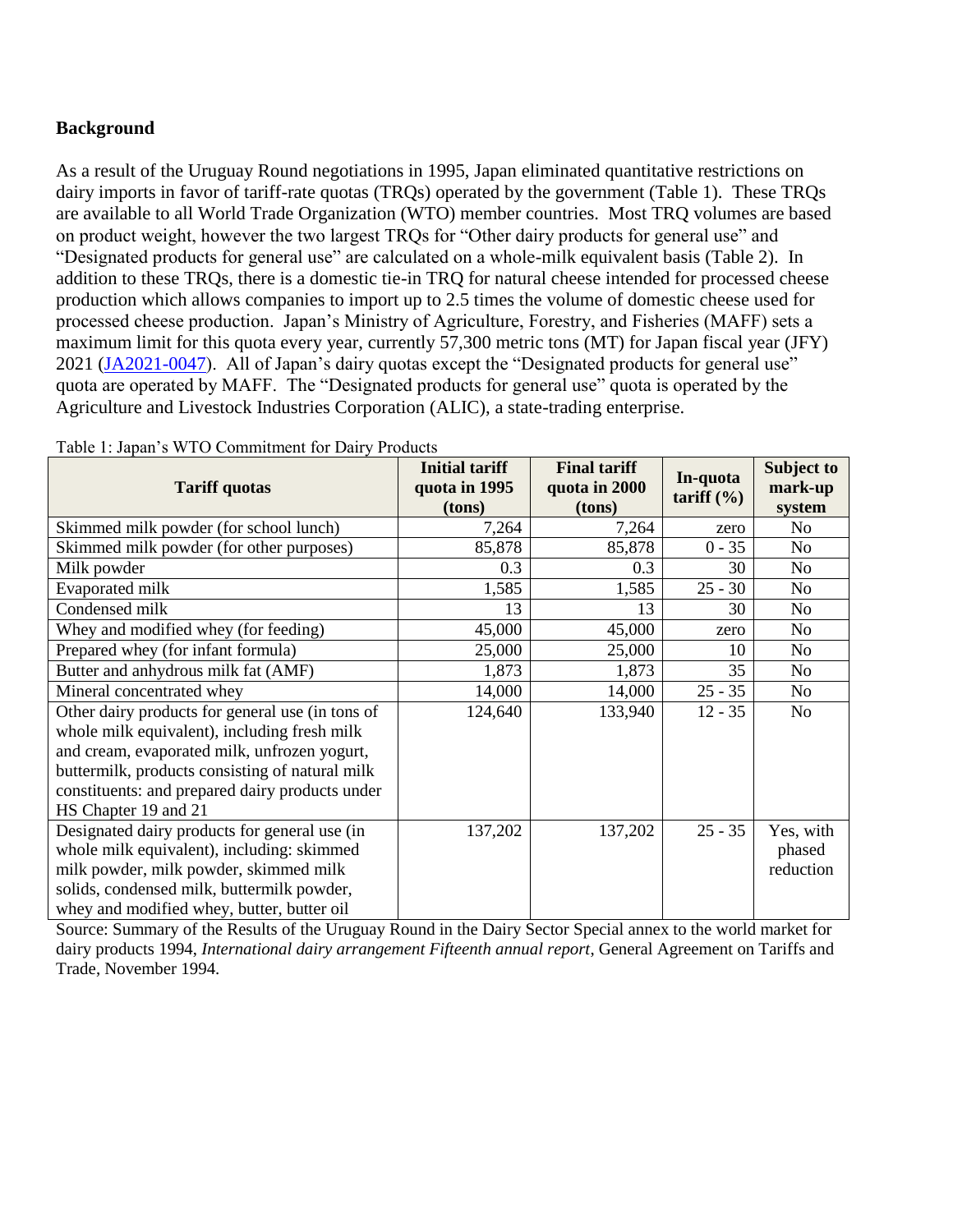| <b>Butter</b> | 12.34 |
|---------------|-------|
| <b>NFDM</b>   | 6.48  |
| Dairy Spread  | 12.34 |
| Butter Oil    | 15.15 |
| Whey powder   | 6.84  |
| $\sim$        |       |

Table 2: Milk Equivalent Conversion Coefficient

Source: MAFF

#### **Quotas Operated by ALIC**

According to the [Act on Stabilization of Livestock Management,](https://elaws.e-gov.go.jp/document?lawid=336AC0000000183_20181230_428AC0000000108) ALIC is responsible for Japan's Current Access commitment in the Uruguay Round for 137,202 MT (whole milk equivalent) of designated dairy products for general use. This commitment is unique from the other TRQs in Table 1 in that Japan is committed to import this volume every year whereas the other TRQs only must be made available for import. Products identified under the Current Access commitment are butter, non-fat dry milk (NFDM), condensed milk, and other products nominated by Cabinet Order which include whey/prepared whey, dairy spread, and powdered milk. The volumes of each product to be imported are determined by MAFF each year (see Appendix Table 2). The only exceptions are fixed volumes of 4,500 MT of whey and 750 MT of milk powder with protein content of 35 percent or higher. ALIC operates this quota using two different mechanisms: a general import/sales tender and simultaneous buysell (SBS).

For the general import tender, ALIC is the importer of record, though occasionally it will contract imports through a third party. ALIC will issue a tender for a specific volume of a particular product and select the lowest-priced bids among qualified suppliers until the volume is filled. To qualify for the general import tender, a supplier must be registered in Japan and have imported 100 MT or more of dairy products covered by the [Ministerial Ordinance on Milk and Milk Products Concerning](https://elaws.e-gov.go.jp/document?lawid=326M50000100052)  [Compositional Standards](https://elaws.e-gov.go.jp/document?lawid=326M50000100052) within the past 12 months (January to December). ALIC will hold the purchased volumes as stocks and release them into the domestic market via general sales tenders. Participants in the sales tenders must be designated dairy end users such as bakeries, ice cream manufacturers, agricultural cooperators, or other companies approved to conduct business under the [Food Sanitation Act.](https://elaws.e-gov.go.jp/document?lawid=322AC0000000233) Participants must submit five percent of their bid as a deposit to ALIC. Once a tender is successfully completed, ALIC will collect the difference between the sales and purchase prices as a markup. To evaluate the import and sales bids, ALIC uses "target prices" based on CIF import prices and domestic market prices from the previous two months.

Under the SBS system, ALIC will issue a tender for a specific volume of a particular product for suppliers and users to bid on jointly. The supplier will propose a "sales price" and the user will propose a "purchase price". ALIC will select the bid that has the highest spread between the two and collect the difference as a markup. However, ALIC does not actually take possession of the product in this transaction. To participate in SBS tenders, a supplier must have recorded 1 MT or more of dairy product imports in the past three years. ALIC has flexibility to decide whether to use general or SBS tenders, however recently it has increased the use of SBS tenders to better reflect actual market conditions.

Over the past decade, ALIC has routinely imported designated dairy products well above Japan's committed volume due to domestic demand exceeded domestic supply. Typically, the government will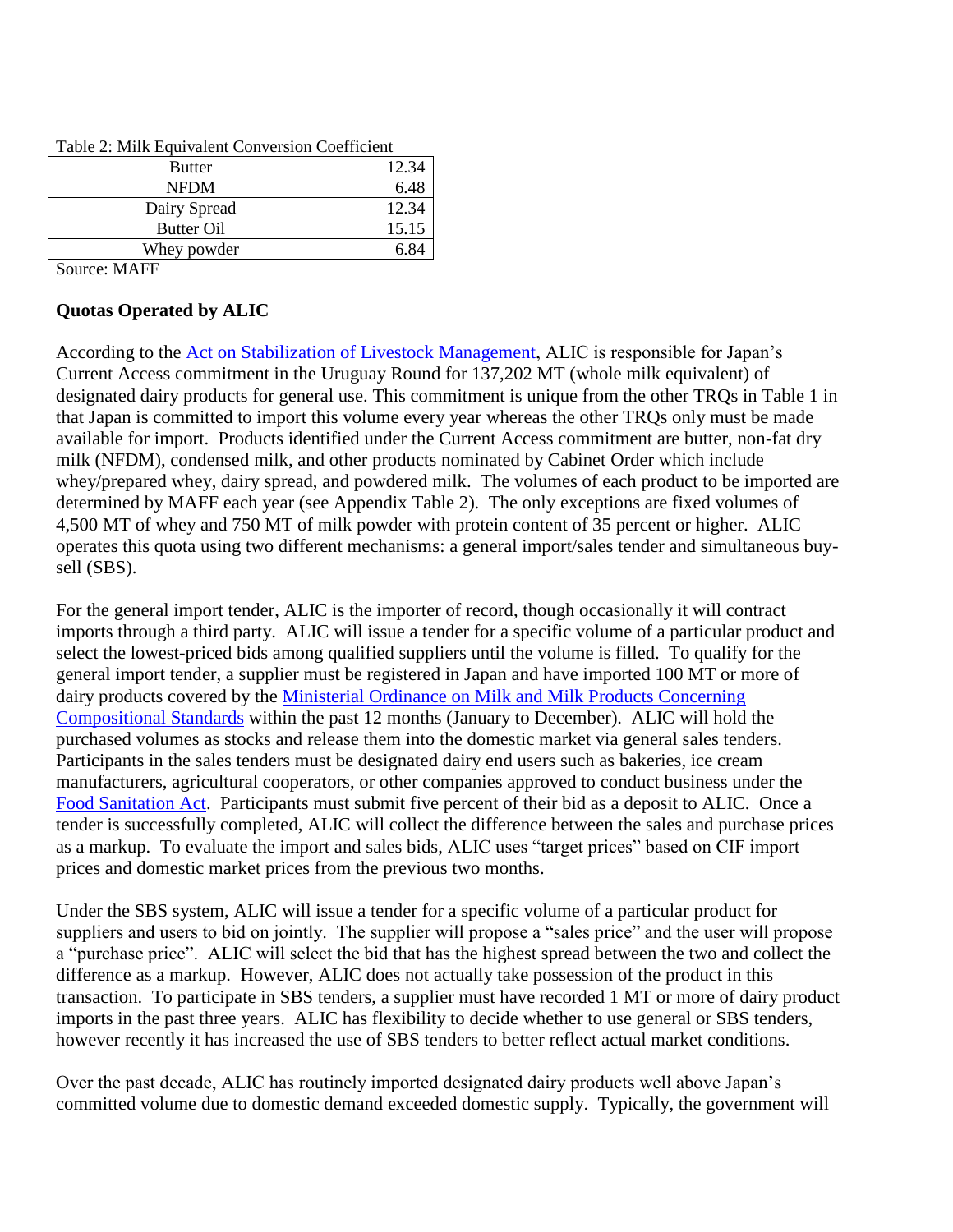announce an initial volume at the beginning of the fiscal year, but then add additional quota volumes throughout the year as needed. Domestic butter shortages in 2014-2015 led ALIC to ramp up quota imports over the next several years, peaking at 433,731 MT (whole milk equivalent) in JFY 2017 (Appendix Table 1). However, recovery in domestic supply combined with slow demand in recent years has pushed imports back down to just above the minimum volume. In fact, ballooning domestic stocks of butter and NFDM led ALIC in 2021 to shift the import mix toward butter oil in order to meet the Current Access committed volume (details in [JA2021-0014\)](https://apps.fas.usda.gov/newgainapi/api/Report/DownloadReportByFileName?fileName=Japan%20Lowers%20Planned%20Butter%20and%20NFDM%20Imports%20for%202021_Tokyo_Japan_01-30-2021)

Japanese importers are permitted to import these imports outside of the ALIC quotas. In this case, importers pay Japan's applied tariff rate to Japan Customs and a separate mark-up to ALIC. The markup is automatically set as the difference between Japan's applied rate and maximum bound rate for each product (both lists are available in Japanese [here\)](https://www.alic.go.jp/r-nyuseihin/raku01_000467.html).

#### **Quotas Operated by MAFF**

All other quotas listed in Table 1 are operated by MAFF. Unlike the ALIC quota, Japan is not committed to fill these quotas each year, but it must make them available. Within each quota, MAFF has the flexibility to adjust the product mix based on the domestic market situation (Appendix Table 2). The TRQs follow a standard operating mechanism. MAFF announces the volumes at the beginning the Japanese fiscal year on April 1. Applicants must meet certain criteria including import experience. For some products which have specific end uses, such as skimmed milk powder for school lunches, applicants must also demonstrate sufficient production capability. MAFF reviews the [documentation](https://www.maff.go.jp/j/kokusai/boueki/triff/t_kanwari/format/index.html) submitted by the applicants and awards import licenses accordingly. If the TRQs are oversubscribed, MAFF will allocate a reduced volume to all applicants. Successful applicants must import the products and clear customs by the end of the fiscal year (March 31). Unused volumes must be returned to MAFF as soon as possible for reallocation.

MAFF also operates the dairy quotas provided in Japan's preferential trade agreements. Appendix Table 3 lists the dairy TRQs contained in the Comprehensive and Progressive Agreement for Trans-Pacific Partnership (CPTPP), the Japan-European Union Economic Partnership Agreement (EPA), and the U.S-Japan Trade Agreement (USJTA). These TRQs are operated in the similar way as the other TRQs operated by MAFF. However, if the TRQs are oversubscribed, MAFF will award the licenses via lottery, unlike the WTO TRQs.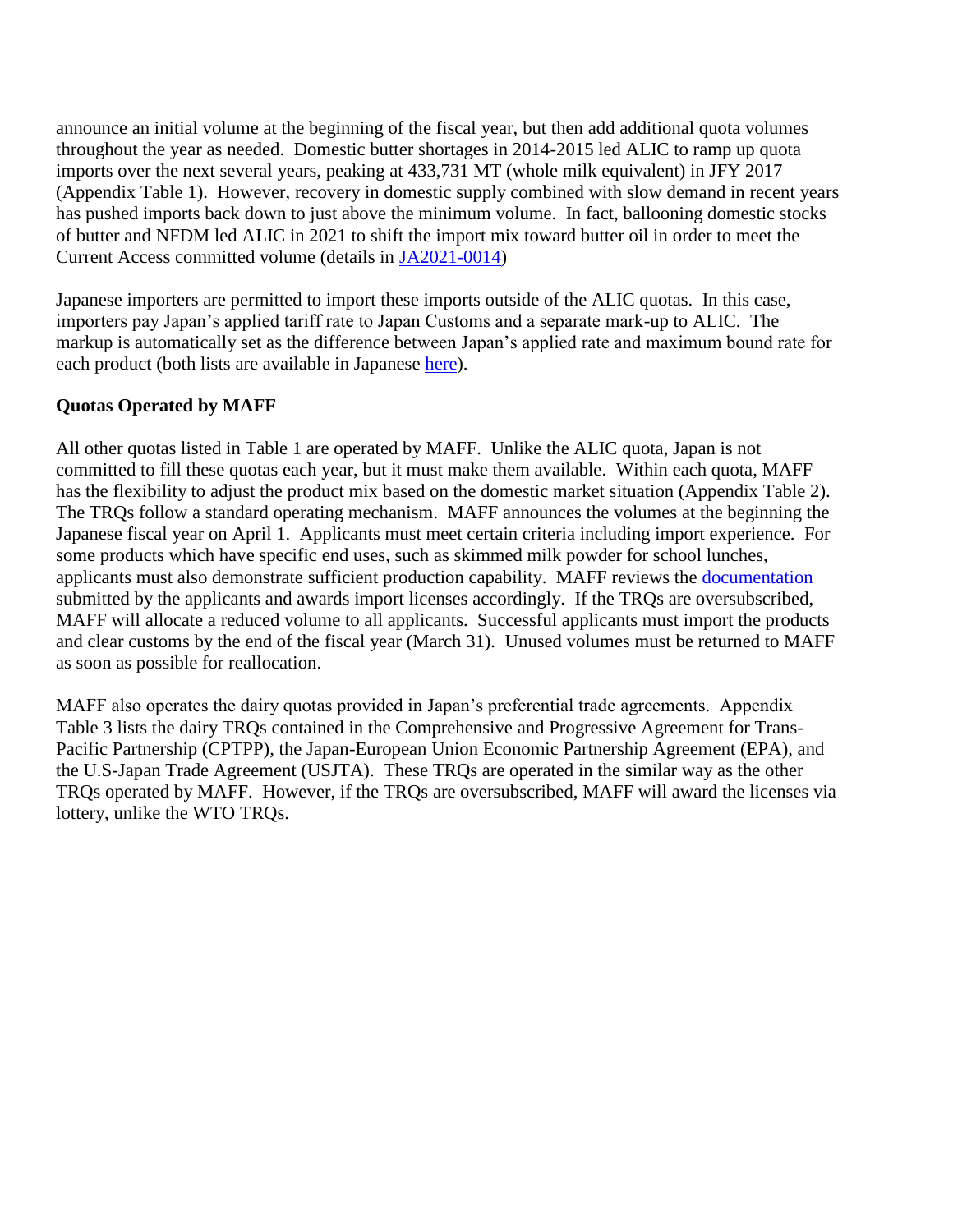### **APPENDIX**

| Unit: Metric Ton              |                  |                |                  |              |                  |                |                  |                  |
|-------------------------------|------------------|----------------|------------------|--------------|------------------|----------------|------------------|------------------|
|                               | <b>JFY</b>       | <b>Milk</b>    | <b>JFY</b>       | <b>Milk</b>  | <b>JFY</b>       | <b>Milk</b>    | <b>JFY</b>       | <b>Milk</b>      |
|                               | 2011             | Equiv.         | 2012             | Equiv.       | 2013             | Equiv.         | 2014             | Equiv.           |
| <b>Butter</b>                 | 7,459            | 92,044         | 7,459            | 92,044       | 3,500            | 43,190         | 3,000            | 37,020           |
| <b>NFDM</b>                   | $\boldsymbol{0}$ | $\overline{0}$ | $\boldsymbol{0}$ | $\theta$     | 8,768            | 56,817         | 9,178            | 59,473           |
| Dairy Spread                  | 800              | 9,872          | 800              | 9,872        | 225              | 2,777          | 500              | 6,170            |
| <b>Butter Oil</b>             | $\overline{300}$ | 4,545          | 300              | 4,545        | 242              | 3,666          | $\overline{250}$ | 3,788            |
| Whey/Prep. Whey               | 4,500            | 30,780         | 4,500            | 30,780       | 4,500            | 30,780         | 4,500            | 30,780           |
| Sub. Total                    | 13,059           | 137,241        | 13,059           | 137,241      | 17,235           | 137,229        | 17,428           | 137,231          |
| <b>Additional Importation</b> |                  |                |                  |              |                  |                |                  |                  |
| <b>Butter</b>                 | 2,000            | 24,680         | 2,000            | 24,680       | $\theta$         | $\theta$       | 10,000           | 123,400          |
| <b>NFDM</b>                   | $\theta$         | $\overline{0}$ | $\theta$         | $\Omega$     | $\overline{0}$   | $\overline{0}$ | 10,000           | 64,800           |
| Sub. Total                    | 2,000            | 24,680         | 2,000            | 24,680       | $\theta$         | $\theta$       | 20,000           | 188,200          |
| <b>Grand</b> total            | 15,059           | 161,921        | 15,059           | 161,921      | 17,235           | 137,229        | 37,428           | 325,431          |
|                               |                  |                |                  |              |                  |                |                  |                  |
|                               | <b>JFY</b>       | <b>Milk</b>    | <b>JFY</b>       | <b>Milk</b>  | <b>JFY</b>       | <b>Milk</b>    | <b>JFY</b>       | <b>Milk</b>      |
|                               | 2015             | Equiv.         | 2016             | Equiv.       | 2017             | Equiv.         | 2018             | Equiv.           |
| <b>Butter</b>                 | 2,800            | 34,552         | 7,000            | 86,380       | 13,000           | 160,420        | 13,000           | 160,420          |
| <b>NFDM</b>                   | 10,000           | 64,800         | 2,000            | 12,960       | 13,000           | 84,240         | 27,000           | 174,960          |
| Dairy Spread                  | 330              | 4,072          | 342              | 4,220        | 330              | 4,072          | 329              | 4,060            |
| <b>Butter Oil</b>             | 200              | 3,030          | 200              | 3,030        | 204              | 3,091          | 193              | 2,919            |
| Whey/Prep. Whey               | 4,500            | 30,780         | 4,500            | 30,780       | 6,700            | 45,828         | 5,160            | 35,294           |
| Sub. Total                    | 17,830           | 137,234        | 14,042           | 137,370      | 33,234           | 297,651        | 45,682           | 377,654          |
| <b>Additional Importation</b> |                  |                |                  |              |                  |                |                  |                  |
| <b>Butter</b>                 | 10,000           | 123,400        | 9,829            | 121,290      | $\boldsymbol{0}$ | $\mathbf{0}$   | $\mathbf{0}$     | $\boldsymbol{0}$ |
| <b>NFDM</b>                   | 5,000            | 32,400         | 2,000            | 12,960       | 21,000           | 136,080        | $\boldsymbol{0}$ | $\mathbf{0}$     |
| Sub. Total                    | 15,000           | 155,800        | 11,829           | 134,250      | 21,000           | 136,080        | $\theta$         | $\Omega$         |
| <b>Grand</b> total            | 32,830           | 293,034        | 25,871           | 271,620      | 54,234           | 433,731        | 45,682           | 377,654          |
|                               |                  |                |                  |              |                  |                |                  |                  |
|                               | <b>JFY</b>       | <b>Milk</b>    | <b>JFY</b>       | <b>Milk</b>  | <b>JFY</b>       | <b>Milk</b>    |                  |                  |
|                               | 2019             | Equiv.         | $2020*$          | Equiv.       | $2021*$          | Equiv.         |                  |                  |
| <b>Butter</b>                 | 20,000           | 246,800        | 14,000           | 172,760      | 6,400            | 78,976         |                  |                  |
| <b>NFDM</b>                   | 1,400            | 9,072          | 750              | 4,860        | 750              | 4,860          |                  |                  |
| Dairy Spread                  | $\theta$         | $\overline{0}$ | $\boldsymbol{0}$ | $\mathbf{0}$ |                  | $\theta$       |                  |                  |
| <b>Butter Oil</b>             | 200              | 3,030          | $\overline{400}$ | 6,060        | 1,500            | 22,725         |                  |                  |
| Whey/Prep. Whey               | 2,627            | 17,966         | 4,500            | 30,780       | 4,500            | 30,780         |                  |                  |
| Sub. Total                    | 24,227           | 276,868        | 19,650           | 214,460      | 13,150           | 137,341        |                  |                  |
| <b>Additional Importation</b> |                  |                |                  |              |                  |                |                  |                  |
| <b>Butter</b>                 | $\mathbf{0}$     | $\mathbf{0}$   | $\mathbf{0}$     | $\mathbf{0}$ | n/a              | n/a            |                  |                  |
| <b>NFDM</b>                   | $\overline{0}$   | $\overline{0}$ | $\overline{0}$   | $\mathbf{0}$ | n/a              | n/a            |                  |                  |
| Sub. Total                    | $\theta$         | $\theta$       | 0                | $\theta$     | 0                | $\theta$       |                  |                  |
| <b>Grand</b> total            | 24,227           | 276,868        | 19,650           | 214,460      | 13,150           | 137,341        |                  |                  |

Appendix Table 1: Japan's Dairy Current Access Results

\* Volumes in JFY2020 and 2021 include untendered volumes as of February 2, 2021. Source: MAFF and ALIC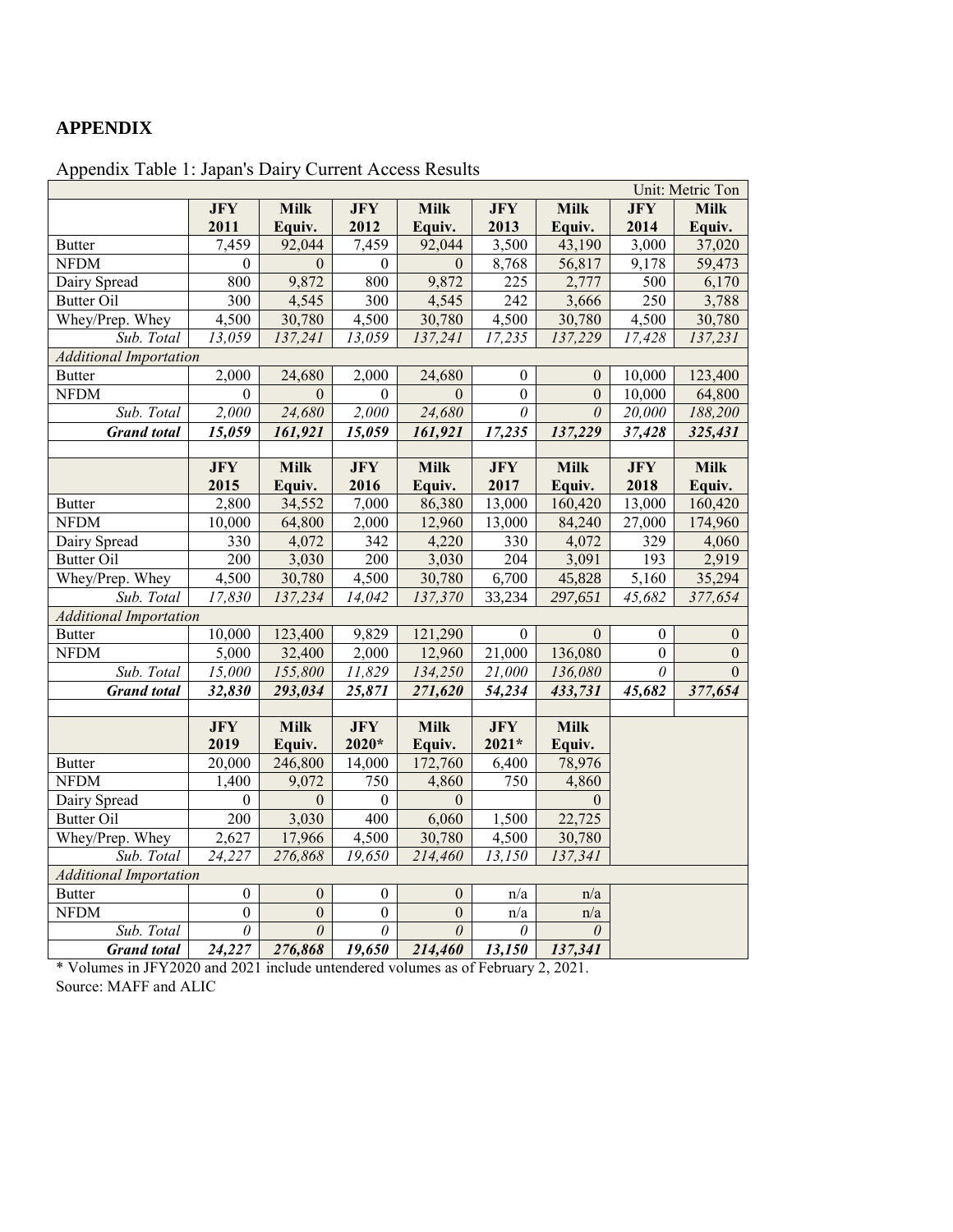| Product                                   | TRQ volume (metric tons) | <b>Note</b>    |                |                        |
|-------------------------------------------|--------------------------|----------------|----------------|------------------------|
|                                           | <b>JFY2019</b>           | <b>JFY2020</b> | <b>JFY2021</b> |                        |
| Natural cheese for processed              | 46,200                   | 48,100         | 57,300         | Pooled quota of        |
| cheese production                         |                          |                |                | natural cheese for     |
|                                           |                          |                |                | processed cheese       |
| Other dairy products                      | 133,940                  | 133,940        | 133,940        | Includes certain       |
|                                           | (whole milk              | (whole milk    | (whole milk    | products within HS     |
|                                           | equivalent               | equivalent     | equivalent     | 0401.10 0401.20        |
|                                           | basis)                   | basis)         | basis)         | 0401.40 0401.50        |
|                                           |                          |                |                | 0403.10 0403.90        |
|                                           |                          |                |                | 0404.90 1806.20        |
|                                           |                          |                |                | 1806.90 1901.10        |
|                                           |                          |                |                | 1901.20 1901.90        |
|                                           |                          |                |                | 2101.12 2101.20        |
|                                           |                          |                |                | 2106.10 2106.90        |
| Skimmed milk powder (for<br>school lunch) | 7,264                    | 7,264          | 7,264          |                        |
| Skimmed milk powder (for                  | 74,973                   | 74,973         | 74,973         |                        |
| other purposes)                           |                          |                |                |                        |
| Assorted feed production<br>$\bullet$     | 73,822                   | 74,111         | 73,753         |                        |
| Reconstituted milk<br>$\bullet$           | 1,022                    | 759            | 1,130          |                        |
| production for Okinawa                    |                          |                |                |                        |
| Infant formula<br>$\bullet$               | 129                      | 103            | 90             |                        |
| production for Okinawa                    |                          |                |                |                        |
| Evaporated milk                           | 1,500                    | 1,500          | 1,500          | Pooled quota for       |
|                                           |                          |                |                | certain products       |
|                                           |                          |                |                | within HS 0402.91      |
| Mineral concentrated whey                 | 14,000                   | 14,000         | 14,000         |                        |
| Whey and modified whey                    | 45,000                   | 45,000         | 45,000         |                        |
| (for animal feeding                       |                          |                |                |                        |
| purposes)                                 |                          |                |                |                        |
| Prepared whey (for infant                 | 25,000                   | 25,000         | 25,000         | Pooled quota of whey   |
| formula)                                  |                          |                |                | etc. used for prepared |
|                                           |                          |                |                | milk powder for        |
|                                           |                          |                |                | babies and infants     |
| Butter and butteroil                      | 581                      | 581            | 581            |                        |
| Reconstituted milk                        | 315                      | 329            | 465            |                        |
| production for Okinawa                    |                          |                |                |                        |
| Powdered infant formula<br>$\bullet$      | 11                       | 12             | $\mathfrak{Z}$ |                        |
| production for Okinawa                    |                          |                |                |                        |
| International flight use<br>$\bullet$     | 94                       | 119            | 76             |                        |
| International trade fair                  | 161                      | 121            | 37             |                        |
| use<br>$S_{\text{out}}$ MAE               |                          |                |                |                        |

## Appendix Table 2: Japan Dairy TRQs for JFY2019 - 2021 Operated by MAFF

Source: MAFF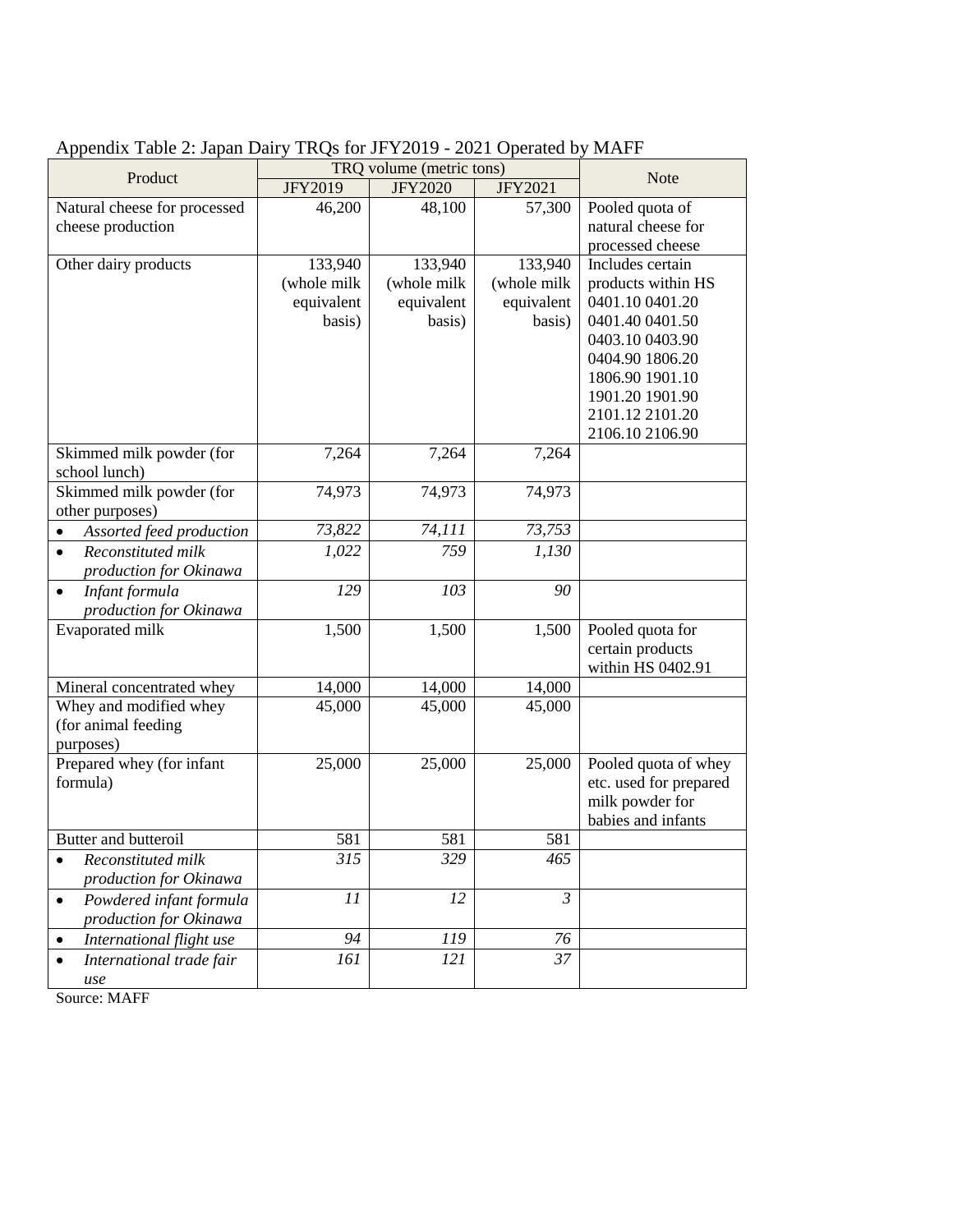| Appendix Table 3: Dairy Quotas in Selected Economic Trade Agreements (metric tons)                                      |                                                                                                                           |                    |                    |                    |                    |                               |  |
|-------------------------------------------------------------------------------------------------------------------------|---------------------------------------------------------------------------------------------------------------------------|--------------------|--------------------|--------------------|--------------------|-------------------------------|--|
| <b>Product</b>                                                                                                          | <b>HS</b> code                                                                                                            | <b>JFY</b><br>2021 | <b>JFY</b><br>2022 | <b>JFY</b><br>2023 | <b>JFY</b><br>2024 | <b>Final Tariff</b><br>(Year) |  |
| <b>U.S.-Japan Trade Agreement</b>                                                                                       |                                                                                                                           |                    |                    |                    |                    |                               |  |
| Processed cheese                                                                                                        | 0406.30.000                                                                                                               | 115                | 120                | 125                | 130                | 150 (2028)                    |  |
| Whey                                                                                                                    | 0404.10-125/-135/-145/-<br>165/-185, 0404.90-118/-<br>128/-138                                                            | 6,200              | 6,600              | 7,000              | 7,400              | 9,000 (2028)                  |  |
| Comprehensive and Progressive Agreement for Trans-Pacific Partnership                                                   |                                                                                                                           |                    |                    |                    |                    |                               |  |
| TWQ (for all member countries)                                                                                          |                                                                                                                           |                    |                    |                    |                    |                               |  |
| Fresh cheese for shredding<br>(domestic 1: imported 3.5)                                                                | 0406.10.090<br>MAFF announces annually based on domestic demand                                                           |                    |                    |                    |                    |                               |  |
| Butter, other dairy oil and<br>dairy spread                                                                             | 0405.10-129/-229,<br>0405.20-090,<br>0405.90.190 and<br>0405.20.229                                                       | 43,275             | 44587              | 45,898             | 45,898             | 45,898 (2023)                 |  |
| <b>NFDM</b>                                                                                                             | 0402.10 -129/-212/-229/,<br>0420.21-212/-229/-291                                                                         | 22,725             | 23,413             | 24,102             | 24102              | 24,102 (2023)                 |  |
| While milk powder and<br>butter milk powder                                                                             | 0420.21-119/-129,<br>0402.29-119/-129,<br>0403.90-113/-123/-133                                                           | 1,950              | 2,100              | 2,250              | 2,250              | 2,250 (2023)                  |  |
| Whole milk powder for<br>chocolate production<br>(domestic 1: imported 3)                                               | 0402.21-119/-129                                                                                                          | 32,000             | 36,000             | 40,000             | 44,000             | 60,000 (2028)                 |  |
| Evaporated milk                                                                                                         | 0402.91 -129/-290                                                                                                         | 3,450              | 4,100              | 4,750              | 4,750              | 4,750 (2023)                  |  |
| Condensed milk                                                                                                          | 0402.99 -129/-290                                                                                                         | 750                | 750                | 750                | 750                | 750 (2019)                    |  |
| CSQ (for designated countries)                                                                                          |                                                                                                                           |                    |                    |                    |                    |                               |  |
| [Australia] Processed cheese<br>excl. shredded/powdered<br>cheese                                                       | 0406.30.000                                                                                                               | 115                | 120                | 125                | 130                | 150 (2028)                    |  |
| [New Zealand] Processed<br>cheese excl.<br>shredded/powdered cheese                                                     | 0406.30.000                                                                                                               | 115                | 120                | 125                | 130                | 150 (2028)                    |  |
| [Australia] Mineral<br>concentrated whey                                                                                | 0404.10 -125/-165                                                                                                         | 4,300              | 4,400              | 4,500              | 4,600              | 5,000 (2028)                  |  |
| [New Zealand] Whey<br>(mineral concentrated<br>whey/prepared whey for<br>production of infant<br>formula/whey permeate) | 04040.10-125/-135/-<br>145/-165-/-185, 0404.90-<br>$118/-128/-138$                                                        | 1,420              | 1,460              | 1,500              | 1,540              | 1,700 (2028)                  |  |
| Japan-European Union Economic Partnership Agreement                                                                     |                                                                                                                           |                    |                    |                    |                    |                               |  |
| Evaporated milk                                                                                                         | 0402.91-129/-290                                                                                                          | 1,812              | 2,156              | 2,500              | 2,500              | 2,500 (2023)                  |  |
| Whey                                                                                                                    | 04040.10-125/-135/-<br>145/-165/-185, and<br>0404.90-118/-128/-138                                                        | 7,160              | 7,480              | 7,800              | 8,120              | 9,400 (2028)                  |  |
| Butter, NFDM, Whole milk<br>powder, buttermilk powder<br>and condensed milk                                             | SMP (0402.10-129/--<br>212/--229/, 0420.21-<br>212/-229 and<br>0402.29.291)<br>Butter (0405.10-129/-<br>229, 0405.20.090, | 14,143             | 14,571             | 15,000             | 15,000             | 15,000 (2023)                 |  |